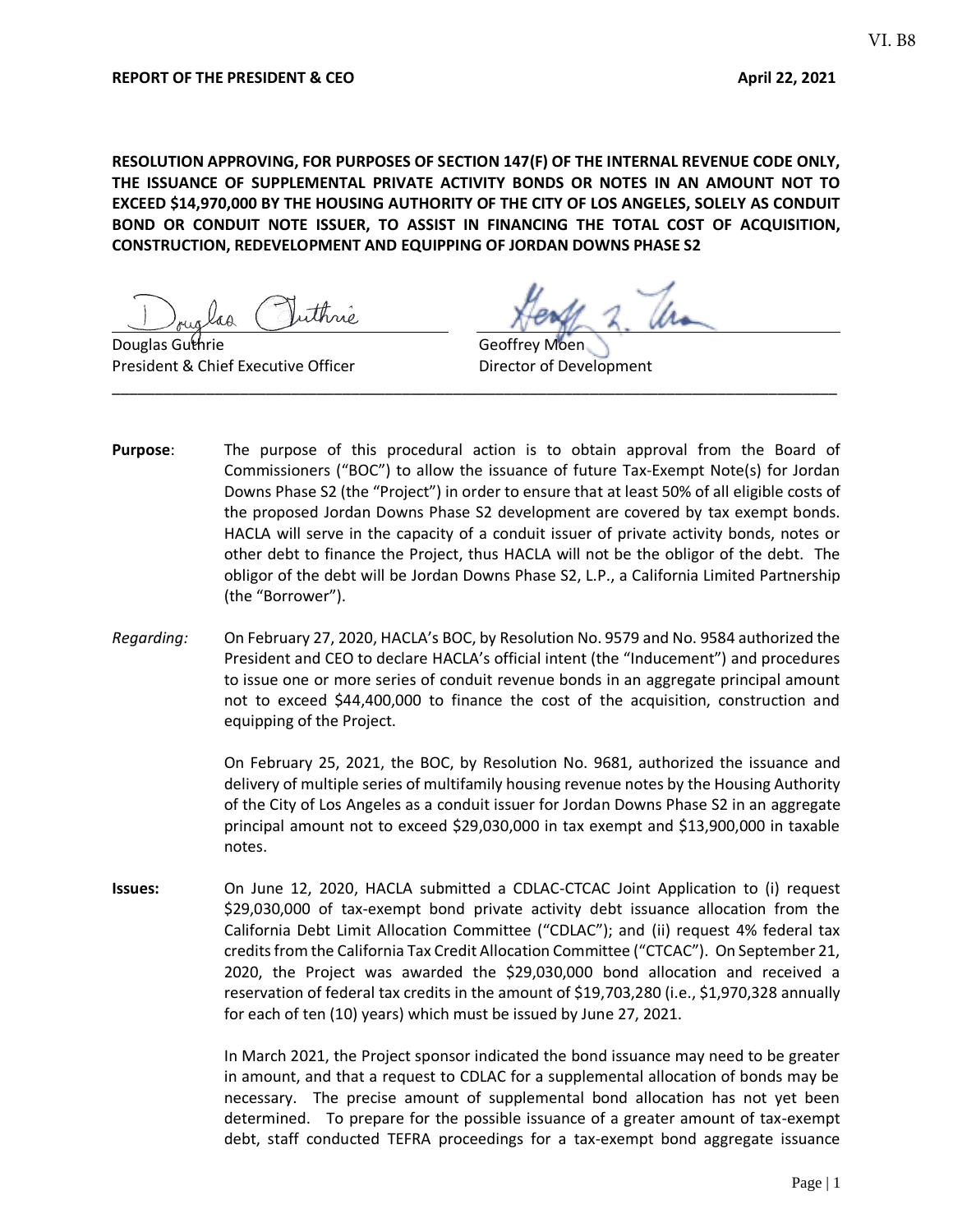amount of \$44,000,000 (net increase of \$14,970,000). The actual amount of tax-exempt bonds to be issued is likely to be less than \$44,000,000. Presently, conduit bond issuance of tax-exempt debt for any amount greater than \$29,030,000 cannot transpire until the new TEFRA proceedings have been adopted by the BOC and, subsequently, approved by the Mayor of the City of Los Angeles.

On April 6, 2021, staff prepared and posted a notification of an April 14, 2021 public hearing regarding the Project and the \$44,000,000 tax-exempt bond issuance amount. The public notice was posted on HACLA's internet web page, and an additional posting was affixed to the bulletin board in front of HACLA's 2600 Wilshire Boulevard main building.

The resolution that accompanies this report is an acknowledgement that HACLA officers and staff properly performed the arrangement, scheduling, notification and execution of a public hearing concerning the proposed acquisition, redevelopment, construction and equipping of the Project, and that these proceedings were conducted in accordance with the requirements of the Tax Equity and Fiscal Responsibility Act ("TEFRA"). The attached resolution does not approve the issuance of conduit bonds/notes (approved by CDLAC through a request for supplemental allocation), which action and resolution will come to the BOC at a later date. HACLA is under no obligation to issue the supplemental bonds/notes until the BOC approves, and bond counsel (Kutak Rock) finds acceptable, the Jordan Downs Phase S2 financing and loan documents.

Staff will ensure that the private activity debt complies with HACLA's Housing Conduit Bond Policy, that associated continuing disclosure requirements are timely executed, and that conduit issuance fees due to HACLA are collected.

## **Vision Plan: PLACE Strategy #1: Stabilize the physical and financial viability of the conventional public housing portfolio.**

Bond authority developed and utilized. Growth in revenue from bond authority realized to support HACLA objectives.

#### **PLACE Strategy #2: Increase functionality and effectiveness of Asset Management portfolio.**

Utilize available funding tools, including Tax Credits, conventional debt/equity, Project-Based Vouchers and RAD to achieve site-based improvements and stabilized operating income and ensure long-term affordability.

**Funding:** The Chief Administrative Officer confirms the following:

*Source of Funds*: No funds are necessary or obligated under this recommended action.

*Budget and Program Impact:* The budget impact of the conduit debt issuance is positive, as generated by HACLA's collection of fees on the supplemental bond allocation amount, including issuance fees (0.25%) and annual conduit program fees (0.125%). The precise amount of supplemental bond allocation has not yet been determined.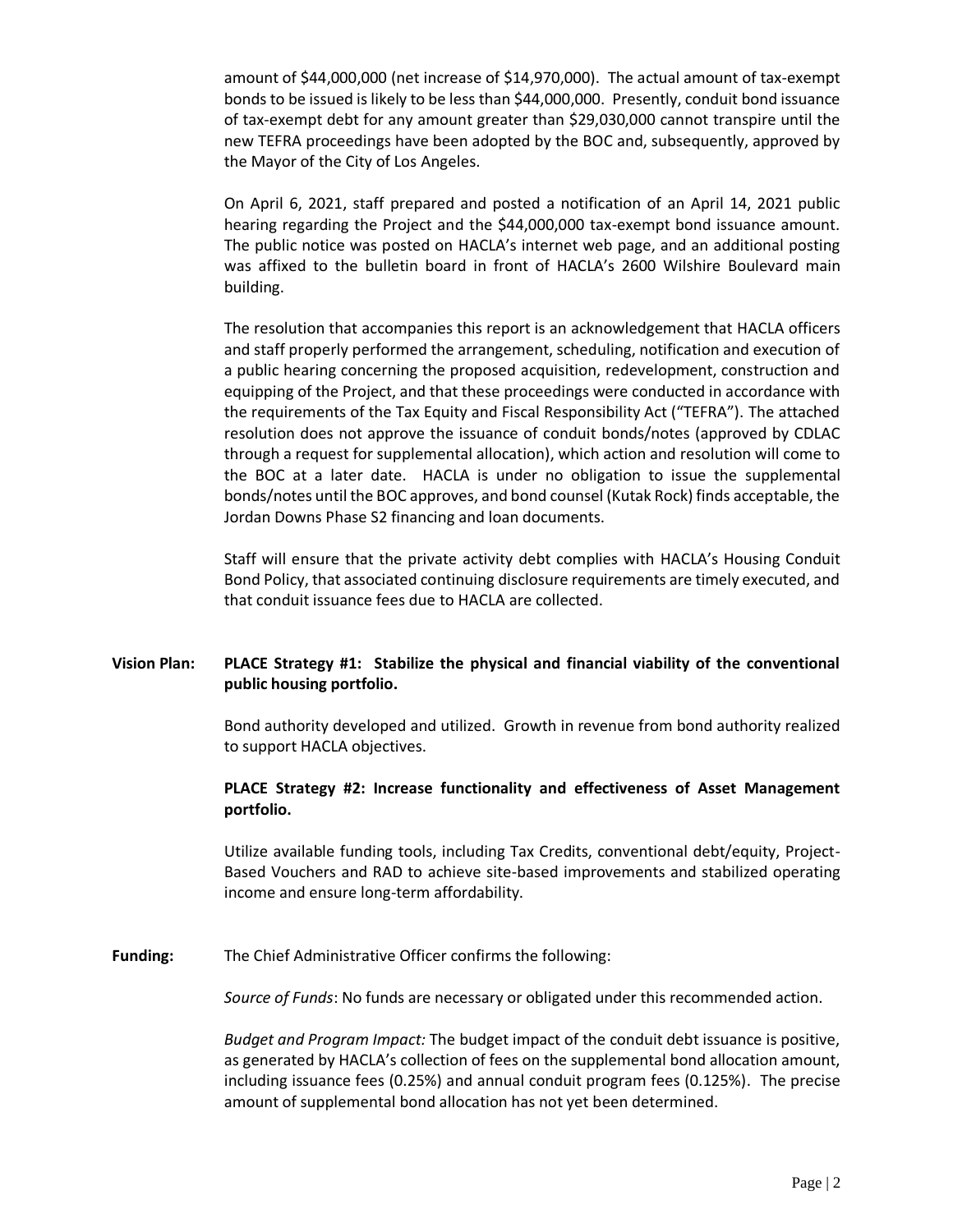# **Environmental Review:** Not Applicable

**Section 3:** Not Applicable

## **Attachments:**

1. Resolution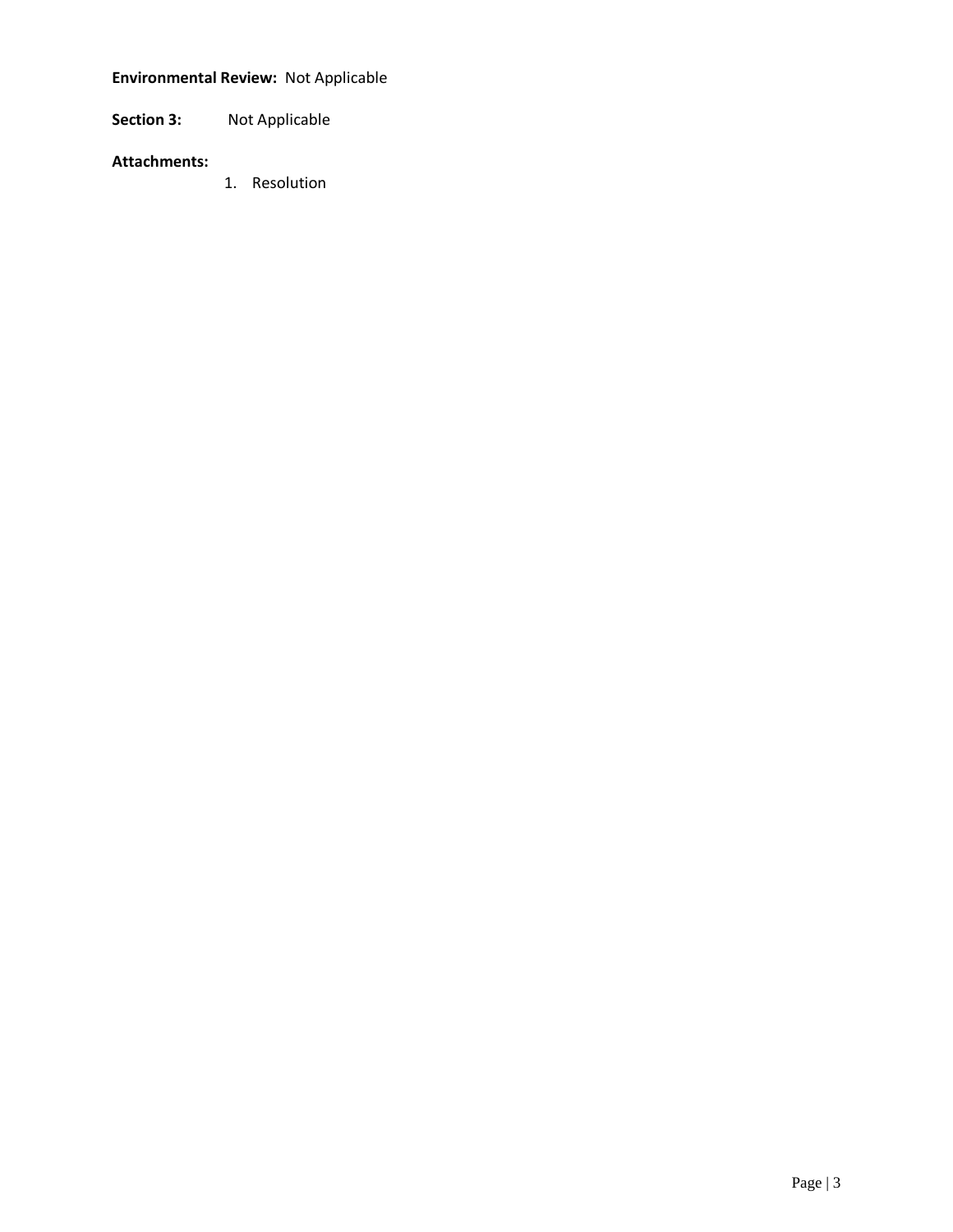# **RESOLUTION NO. \_\_\_\_\_\_\_\_\_\_**

**RESOLUTION APPROVING, FOR PURPOSES OF SECTION 147(F) OF THE INTERNAL REVENUE CODE ONLY, THE ISSUANCE OF SUPPLEMENTAL PRIVATE ACTIVITY BONDS OR NOTES IN AN AMOUNT NOT TO EXCEED \$14,970,000 BY THE HOUSING AUTHORITY OF THE CITY OF LOS ANGELES, SOLELY AS CONDUIT BOND OR CONDUIT NOTE ISSUER, TO ASSIST IN FINANCING THE TOTAL COST OF ACQUISITION, CONSTRUCTION, REDEVELOPMENT AND EQUIPPING OF JORDAN DOWNS PHASE S2**

**WHEREAS**, the Housing Authority of the City of Los Angeles ("HACLA") is a public body, corporate and politic, duly created, established and authorized to transact business and exercise powers under and pursuant to the provisions of the Housing Authorities Law, Part 2 of Division 24 of the California Health and Safety Code (the "Act"), including the power to issue bonds or notes for any of its corporate purposes, including the power to issue revenue bonds or notes to provide financing for the acquisition, construction, and equipping of multifamily rental housing for persons and families of low to moderate income;

**WHEREAS**, HACLA intends to issue for federal income tax purposes, certain private activity bonds or notes (the "Tax Exempt Note"), the proceeds of which will be used to finance the acquisition, construction or equipping of Jordan Downs Phase S2, a multifamily rental housing project (the "Project");

**WHEREAS**, it is in the public interest that HACLA authorize financing of the Project, and it is within the powers of HACLA to provide for such financing and the issuance of a Tax-Exempt Note;

**WHEREAS**, the interest on the Tax-Exempt Note may qualify for a federal tax exemption under Section 142(a)(7) of the Internal Revenue Code of 1986, as amended (the "Code") only if the Tax-Exempt Note is approved in accordance with Section 147(f) of the Code;

**WHEREAS**, HACLA, as issuer of the Tax Exempt Note and as an interim procedural step in arranging for the financing and subsequent approval of the Tax-Exempt Note, is required to obtain approval for the issuance of the Tax Exempt Note from its Board of Commissioners;

**WHEREAS**, pursuant to the Code, the Tax-Exempt Note, following a public hearing, is required to be approved by a representative of the issuer of the Tax-Exempt Note and the highest level elected representative of the governmental unit having jurisdiction over the area in which the Project is located, which elected representative is the Mayor of Los Angeles;

**WHEREAS**, pursuant to Section 147(f) of the Code, HACLA caused a notice to appear on April 6, 2021 on HACLA's website ([www.hacla.org/News-Notifications\)](http://www.hacla.org/News-Notifications) that a public hearing would be held on April 14, 2021 regarding the issuance of the Tax-Exempt Note;

**WHEREAS**, HACLA held a public hearing on April 14, 2021 (the "TEFRA Hearing"), at which time an opportunity was provided to present arguments both for and against the issuance of the Tax-Exempt Note;

**WHEREAS**, HACLA, as the conduit issuer of the Tax-Exempt Note, by this resolution approves issuance of the Tax-Exempt Note for purposes of Section 147(f) of the Code only; and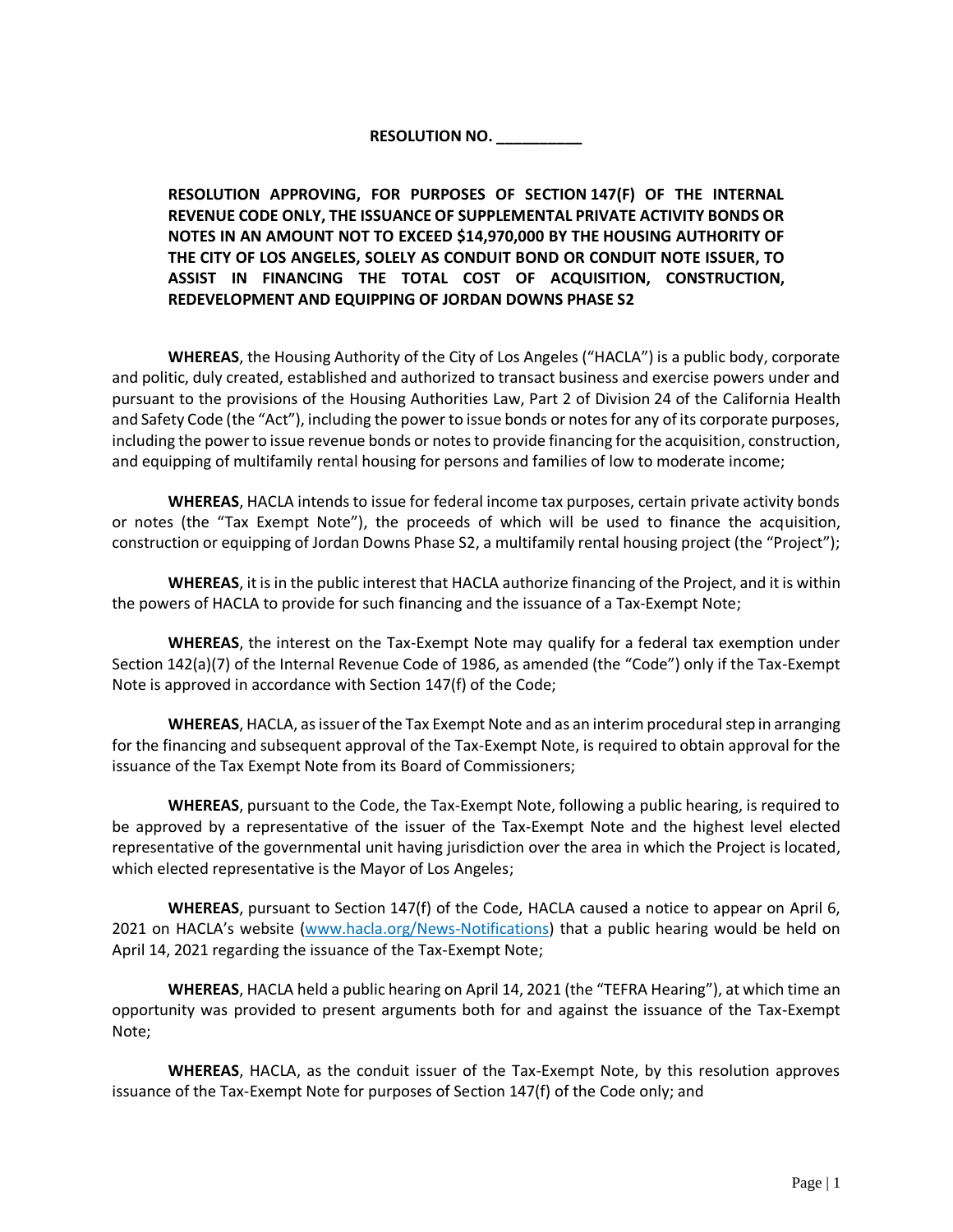**WHEREAS**, HACLA will forward the minutes of the TEFRA Hearing to the Mayor of the City of Los Angeles requesting his approval of the issuance of the Tax-Exempt Note for purposes of Section 147(f) of the Code.

**NOW, THEREFORE, BE IT RESOLVED**, the Board of Commissioners of the Housing Authority of the City of Los Angeles does hereby find, authorize and approve as follows:

Section 1. The recitals hereinabove set forth are true and correct and this Resolution is being adopted pursuant to the Act.

Section 2. Pursuant to and solely for purposes of Section 147(f) of the Code, this Board of Commissioners hereby approves the issuance of Tax-Exempt Note by HACLA in one or more series up to the maximum amount specified in Section 4 below and a like amount of refunding bonds or notes, pursuant to a plan of financing, to finance or refinance the Project. It is intended that this Resolution constitute approval of the Tax-Exempt Note by the issuer of the Tax-Exempt Note pursuant to the Code only.

Section 3. Notwithstanding anything to the contrary hereof, HACLA shall be under no obligation to issue all or any portion of the Tax-Exempt Note for the Project described in Section 4 below prior to review and approval by HACLA of such final Project, the final plan of financing for such Project and the documents, terms and conditions relating to such Tax-Exempt Note.

Section 4. The "Project" referred to herein is as follows:

| Project Name:            | Address:                                                         | # Units:                                 | Project Sponsor:               | Maximum<br>Amount: |
|--------------------------|------------------------------------------------------------------|------------------------------------------|--------------------------------|--------------------|
| Jordan Downs<br>Phase S2 | 2045 E. 101st Street,<br>Los Angeles, CA 90002<br>(and vicinity) | 81<br>(including)<br>1 manager<br>units) | Jordan Downs<br>Phase S2, L.P. | \$44,000,000       |

BE IT FURTHER RESOLVED that this Resolution shall take effect immediately.

[Remainder of page intentionally left blank]